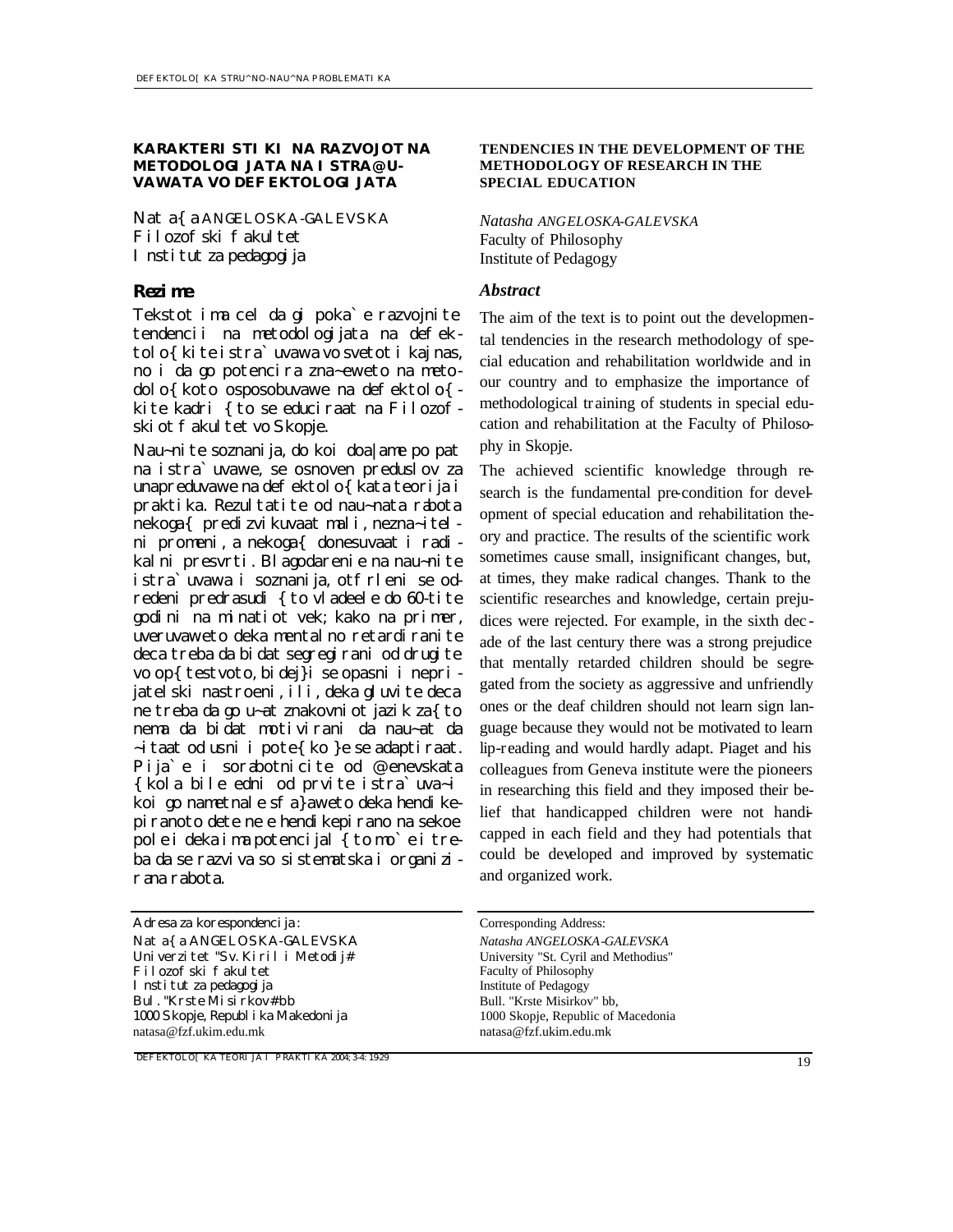Nesporna e potrebata za i ni ci rawe na {to pogolem broj natamo{ni istra`uvawa vo sferata na defektologijata, kako {to e potrebna i kriti~ka analiza na ve}e realiziranite istra`uvawa. Natamo{niot razvoj na nau~nite istra`uvawa vo defektologijata treba da pretstavuva osnova za kreirawe na obrazovnata politika za licata so invalidnost i za unapreduvawe na institucionalniot i voninstitucionalni ot tretman na ovaa popul aci ja.

Klu~ni zborovi: defektologija, metodo*logija, istra`uvawa, nau~na rabota.*

Razvojot na edna nauka se zasnovuva vrz nau~ni soznanija i zakonitosti do koi se doa|a so istra`uvawe na stvarnosta. Op- { testvenite fenomeni, a osobeno pojavite vo vospitanieto i obrazovanieto na licata so invalidnost, se slo`eni, dinami~ni, polifaktorni. Nivnoto prou~uvawe e specifi~no, kompleksno i bara razviena metodologija na istra`uvawe, koja }e nudi metodi, postapki i instrumenti adekvatni na problemite { to se prou~uvaat.

Metodologijata ni gi otkriva pati{tata do nau~nite soznanija i na~inite za nivno sistematizirawe i gradewe novi teorii vo naukata. Iako ima tesna povrzanost me|u metodologiite na nekoi bliski nauki-kako {to se metodologija na defektologijata, pedagogi jata, psi hol ogi jata, soci ol ogi jatasepak, metodologijata za istra`uvawe vo defektologijata ima specifi~nosti. Taa prou~uva kako op{tite metodolo{ki principi i postapki mo`e da se primenat vo nau~no-istra`uva~kata rabota vo defektol ogi jata.

Met odologijat a za ist ra`uvawe vo de*fektologijata e nau~na disciplina {to se zanimava so prou~uvawe na pati{tata za doa|awe do nau~ni soznanija i nivno sistematizirawe vo teorija, so cel da se unapredi edukacijata i rehabilitacijata na licata so pre~ki vo razvojot.*

It is important to initiate further researches in the field of special education and rehabilitation, as well as a critical analysis of realized researches. Further development of the scientific research in special education and rehabilitation should be a base for education policy on people with disabilities and development of institutional and non-institutional treatment of this population.

*Key words: special education and rehabilitation, methodology, research, scientific work.*

The development of a science is based on scientific knowledge and laws acquired through researches of the reality. The social phenomenon, especially those of upbringing and education of people with disabilities are very complex, dynamic and polyfactorial. Their studies are specific, complex and require a developed research methodology which offers methods, procedures and instruments adequate for the issues of research.

The methodology reveals the paths to the scientific knowledge and ways of their systematization and creation of new scientific theories. Although there is a link between the methodologies of certain close sciences, such as methodology of special education and rehabilitation, pedagogy, psychology, sociology, still the research methodology in special education and rehabilitation has its specifics and studies the possibilities of implementation of general methodological principles and procedures in scientific and research works in special education and rehabilitation. *The research methodology in special education and rehabilitation is a scientific discipline which studies the ways towards scientific knowledge and their systematization in theory in order to improve the education and rehabilitation of people with developmental disabilities.*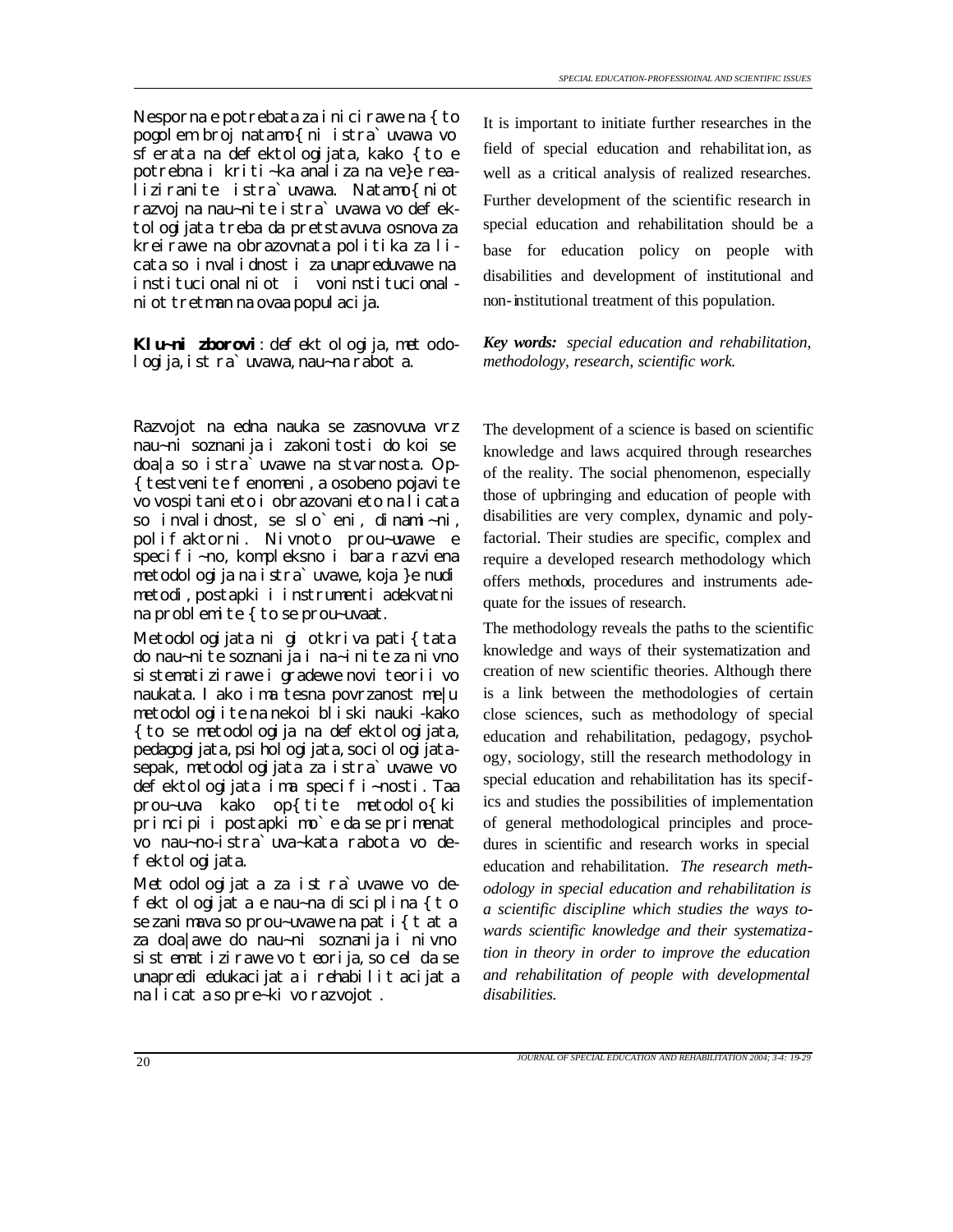Metodol ogijata za istra`uvawe vo defektologijata nema podolga tradicija kaj nas. Duri i vo razvienite zemji taa u{te nema takva avtonomnost ili originalnost kako metodologiite na nekoi drugi nauki, tuku pove}e stanuva zbor za sintezirawe na metodolo{kite soznanija i principi od srodnite nauki i nivno prisposobuvawe kon specifi~nostite na istra`uva~kata rabota vo defektol ogijata. Vakvi ot status na metodologijata za istra`uvawe vo defektologijata ima pozitivni strani, za{ to preteranoto osamostojuvawe na metodologijata na koja bilo nauka doveduva do opasnost od metodolo{ki fragmentarizam i onevozmo`uva prifa}awe na novite soznanija od srodnite nauki.

Sepak, metodologijata na defektologijata mora da se razviva soglasno nejziniot predmet na prou~uvawe, a toa zna~i taa da razviva istra`uva~ki postapki, tehniki i instrumenti, prisposobeni na specifi~ nostite kaj licata so invalidnost: uslovite vo koi tie `iveat i deluvaat, heterogenosta i malubrojnosta na ovaa populacija, posebnosta na sekoj slu~aj itn.

Vo na{ata dr`ava vistinskiot razvoj na metodologijata za istra`uvawe vo defektologijata po~nuva so otvorawe defektolo{ki studii za edukatori za lica so pre~ki vo psihofizi~kiot razvoj, vo po~etokot vo ramkite na I nstitutot za pedagogija, a potoa kako zaseben Institut za defektologija pri Filozofskiot fakultet vo Skopje. Sozdavaweto na Institutot za defektologija e rezultat na odamna prisutnata potreba za sozdavawe kadri koi stru~no }e mo`e da odgovarat na specifi~nite obrazovni potrebi na edna populacija. Ovie kadri se nositeli na razvojot na defektolo{kata nauka i na nejzinata metodologija. Izu~uvaweto metodolo{ki predmeti vo ramkite na dodiplomskite i postdiplomskite studii po defektologija na Filozofskiot fakultet vo Skopje ne podrazbira samo zapoznavawe na studentite so metodite i tehnikite za istra`uva~ka rabota, tuku ima cel kaj niv da razviva istra`uva~ka qubopitnost, da gi

The research methodology in special education and rehabilitation has not experienced a long tradition in our country. Even though it has not yet suc ceeded the autonomy and originality in the developed countries as the methodologies of some other sciences, it synthesizes the methodological knowledge and principle of similar sciences and their adaptation to the specifics of research work in special education and rehabilitation. Such status of research methodology in special education and rehabilitation has its positive sides since the exaggerated independence of the methodology of any science leads to danger of fragmented methodology and disables the acceptance of new knowledge of similar sciences. The methodology in special education and rehabilitation has to develop in ac cordance with its research objectives, which means to develop research procedures, techniques and instruments adapted to the specifics of people with disabilities: the conditions in which they live and work, having in mind that this population is specific, heterogeneous and sparse.

In our country, the real development of research methodology in special education and rehabilitation started with the opening of the studies in special education and rehabilitation for educators of people with psycho and physical developmental disabilities, at the beginning in the framework of the Institute of Pedagogy, and then as an independent Institute of Special Education and Rehabilitation at the Faculty of Philosophy in Skopje. The foundation of the Institute of Special Education and Rehabilitation is a result of needs of creating personnel who will respond to the specific education needs of a population. These personnel are the bearers of the development of special education and rehabilitation science and its methodology.

The study of methodological subjects in the framework of undergraduate and postgraduate studies in special education and rehabilitation at the Faculty of Philosophy in Skopje means not only informing the students on methods and techniques of research works,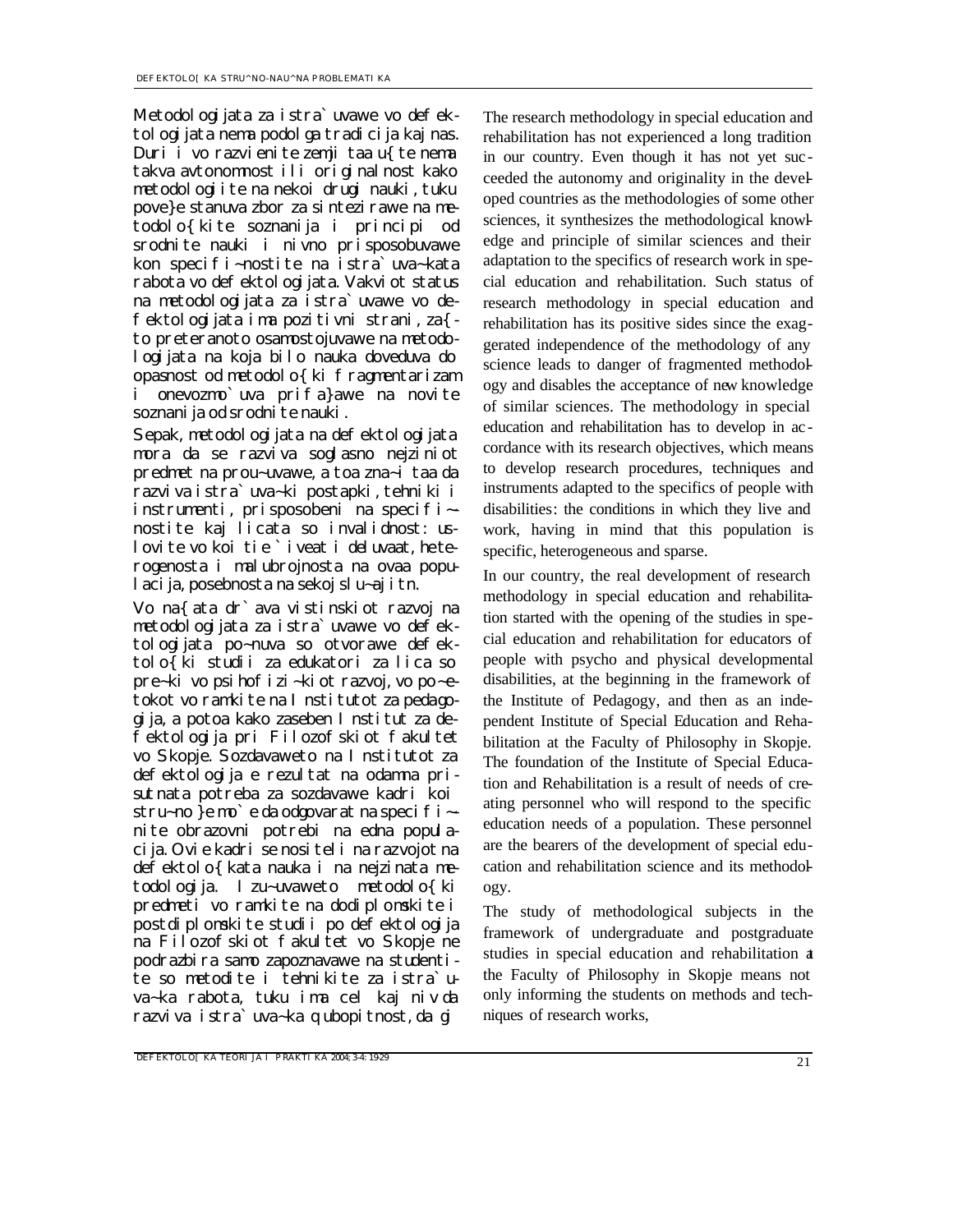pottiknuva za tragawe po novi znaewa, da gi u~i racionalno da mislat i deluvaat, da imaat kriti~ki stav kon novite soznanija i, pred sé, da gi osposobi za sopstveni, samostojni istra`uva~ki potfati. Toa, pak, podrazbira smisla za organizacija, ume{ nost za argumentirawe i doka`uvawe, kako i poznavawe na metodolo{ kite principi i kriteriumi za istra`uva~ka rabota.

I niciraweto na { to pogolem broj empiriski istra`uvawa vo sferata na defektologijata e preduslov za natamo{ no razvivawe i unapreduvawe na defektolo{ kata teorija i praktika.

# *Razvojni tendencii vo istra`uva~ kata rabota vo defektologijata od minatoto do denes*

Postavenosta na sovremeni te defektolo{ki istra`uvawa se dol`i na pove}evekovnata tradicija i iskustvo {to istra`uva~ite go steknuvale so prou~uvawe na defektologijata i srodnite nauki, osobeno pedagogijata i psihologijata. Naredniot tekst sodr`i kus istoriski osvrt na istra`uvawata i meodologijata {to bila koristena vo izminatiot period, so cel da se poka`at razvojni te tendenci i vo istra-`uva~kata rabota od minatoto do denes. Karakteristikite na istra`uvawata vo podra~jeto na defektologijata }e ja prosledime niz pet istoriski periodi, vrz osnova na periodizacijata na francuskiot metodolog Lan~er (Gilbert De Landcheere).

## *1. Period do 1900 godina 1. Period till 1900*

Prvite misli za vospitanieto na deteto se zabele'eni u{ te vo stara Grcija, no tie bile rezultat na spekulacija na filozofite od toa vreme, a ne na empiriski istra`uvawa. Presvrtni ca kon i ndukti vni ot pristap vo naukata napravil Bekon (1561- 1626), tvrdej}i deka "nema ni{to vo razumot { to prethodno ne bilo vo setilata#.

but developing their research curiosity, stimulating them towards new knowledge, teaching them to think and deal rationally, teaching them to have critical approach towards new knowledge, enabling them for their own independent research ac tivities. This means sense for organization, skills for argumentation and proving, as well as knowledge of methodological principles and criteria for research work.

The initiation of great number of empiric researches in the sphere of special education and rehabilitation is a pre-condition for further development and improvement of special education and rehabilitation theory and practice.

### *Background information for developmental tendencies in the research work in special education and rehabilitation*

The contemporary research in special education and rehabilitation is due to long lasting tradition and experience of researchers acquired through studies in special education and rehabilitation and similar sciences, especially pedagogy and psychology. The following text presents background information on research and methodology used through history in order to show the developmental tendencies of the research work. The research characteristics in the field of special education and rehabilitation are shown through five historical periods according to the French methodologist Gilebrt de Landcheere.

The first thoughts on child's upbringing were noticed in ancient Greece, but they were speculations of philosophers of that time and not empiric researches. The change towards the science indicative approach was made by Beckon (1561-1626) stating that "there is nothing in the reason which was not in the senses previously".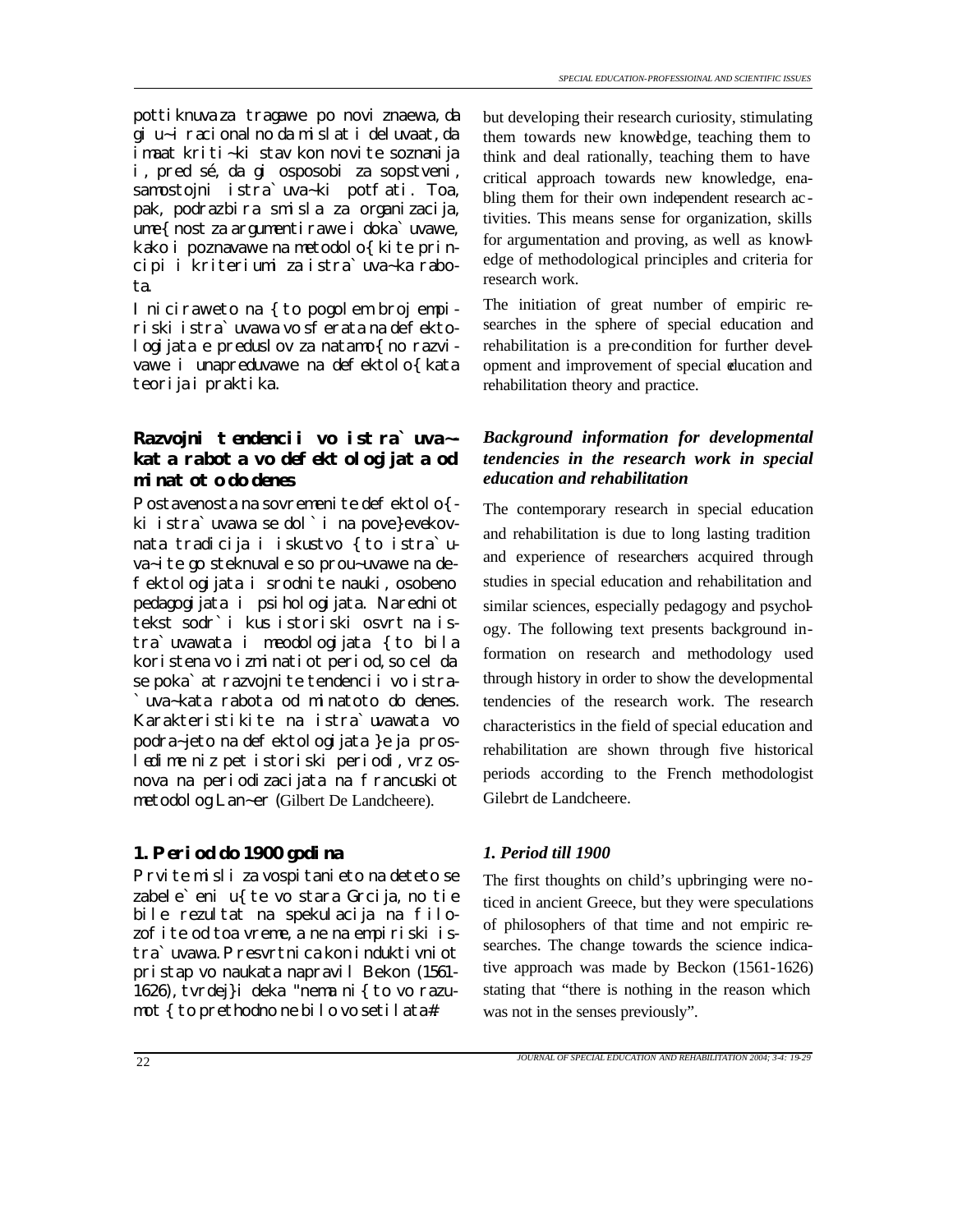Toa zna~i deka soznanijata za pojavite ne treba da se rezultat samo na spekulacija, na razmisluvawe, tuku i na neposredno nabquduvawe i iskustvo. Prvi primeri za sistematsko prou~uvawe na detskiot razvoj sretnuvame na krajot od 18 vek. Toga{ germanskiot lekar Tideman (Tiedemann) ja pravi prvata i scrpna bi ograf ska studi ja za deteto, po {to sledat i drugi. Prvite pozna~ajni empiriski istra`uvawa bile sprovedeni na samiot kraj od 19 vek (Stenli Hol), koi inicirale niza istra`uvawa so eksperimentalen karakter, poznati pod imeto "eksperimentna pedagogija# i "eksperimentna psihologija#. Pojavata na ovie istra`uvawa bila rezultat na pove}evekovnoto pedago{ko prakti~no i teorisko iskustvo, no poneposredno bile usloveni od razvojot na prirodnite nauki vo 19 vek. Vo fizikata, biologijata i medicinata ve}e se vr{ele istra`uvawa od eksperimenten karakter. Se primenuvale nekoi vidovi testovi. Po~nala da se koristi statistikata i da se gradat koncepti za standardizacija.

Eden od pozna~ajnite istra`uva~i na preminot od 19 kon 20 vek bil *Vund* (Vilhelm Wundt, 1832-1920), germanski psiholog, koj doktoriral na medicinskite nauki na univerzitetot vo Hajdelberg. Vund se zanimaval so fiziologija na setilata i nervnite procesi. Toj po~nal da vr{i istra`uvawa od takov vid vo germanski te laboratorii po fizika. Vo 1879 godina vo Lajpcig (Leipzig) toj ja osnova *prvata laboratorija za eksperimentna psihologija*.

Vo ovoj period, vo razli~ni zemji se vra{at pove}e istra`uva~ki zafati koi pak se osnova za natamo{ na primena na empiriskite istra`uvawa vo podra~jeto na pedagogijata i defektologijata:

• 1864 godina, *Fi{er* (G. Fisher) vo knigata Scalebook predlo`uva niza skali za procenka na znaewata i za sposobnostite na u~enicite;

• 1894 godina, *Rajs* (Rice) izrabotuva prv test za pravopis;

That means that the knowledge of appearances is not the result only of spec ulation, thinking, but it is a result of direct observation and experience.

The first examples of systematic researches of children development are found at the end of the 18<sup>th</sup> century. Then, the German doctor Tiedemann made the first detailed biographical study of children and many others followed afterwards. The first more significant empiric researches were carried out at the very end of the  $19<sup>th</sup>$  century (Stanly Hall) which initiated other researches with experimental characteristics known as "experimental pedagogy" and "experimental psychology". The appearance of these researches was a result of long-lasting pedagogical, practical and theoretical experience and they were even more directly caused by the development of natural sciences in the  $19<sup>th</sup>$  century. At that time, researches with experimental characteristics were done in the field of physics, biology and medicine using some kinds of tests, statistics and building concepts of standardization.

One of more significant researchers at the turn of 19<sup>th</sup> toward 20<sup>th</sup> century was *Vilhelm Wundt* (1832-1920), a German psychologist, who became PhD in medical sciences at Heidelberg University. Wundt worked with physiology of senses and nervous processes and started such researches in German laboratories of physics. In 1879, in Leipzig, he founded *the first laboratory of experimental psychology.*

At this period, in different countries there were research activities which can be considered as base for further implementation of empiric researches in the field of pedagogy and special education and rehabilitation:

• 1864, *G. Fisher*, in his book Scalebook suggested scales for estimation of student's knowledge and abilities;

• 1894, *Rice* prepared the first test for spelling;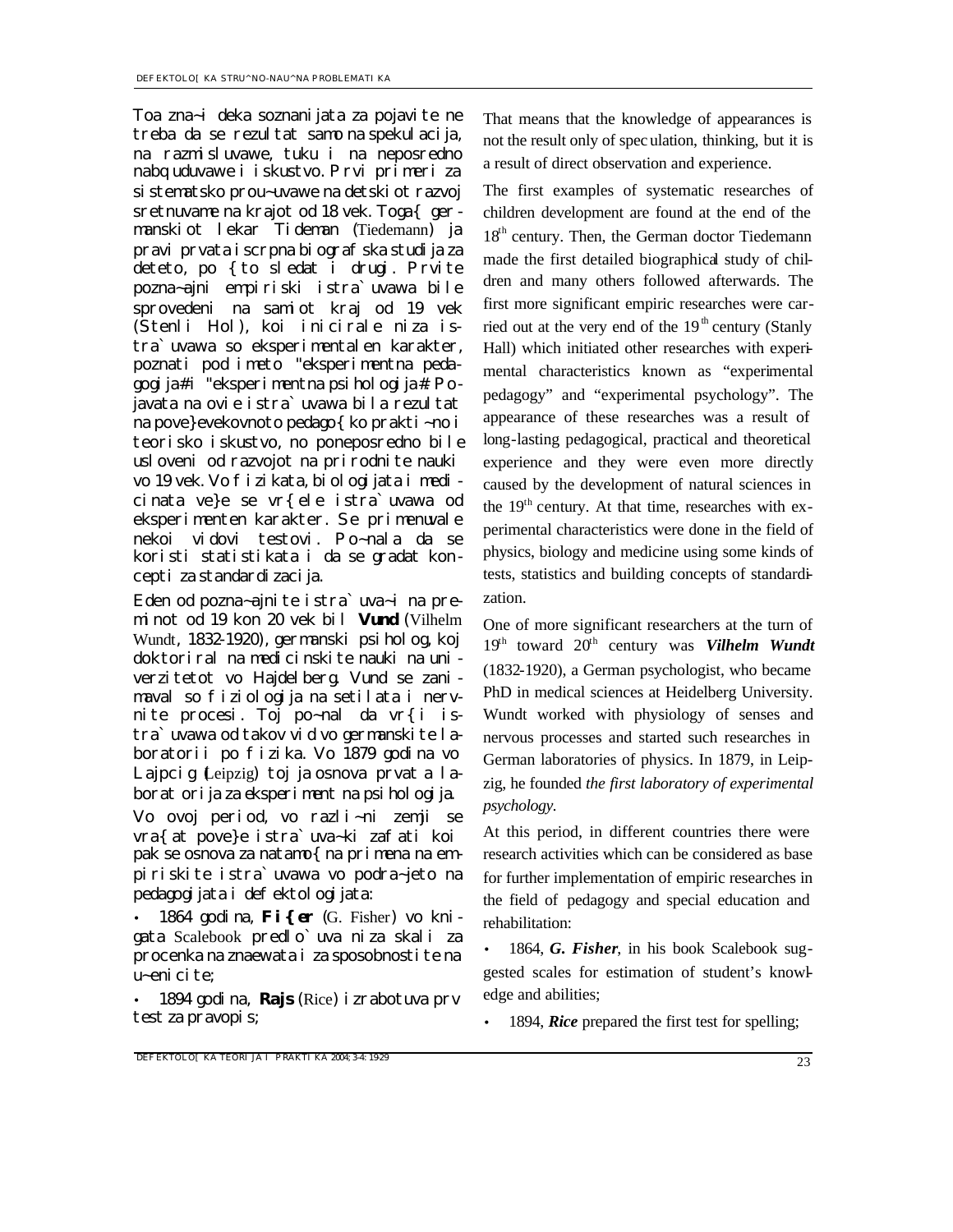• 1896 godina *[ajten* (Schuyten) vo Belgija objavuva izve{taj za svoite istra`uvawa na vnimanieto kaj u~ili{nite deca;

• 1898 godina, *Lej* (Lay) predlo`uva da se razlikuvaat terminite "eksperimentna psihologija# i "eksperimentna pedagogija#, a zaedno so Mojman (Meumann) izdavaat spisanie pod toj naziv;

• 1904 godina *Klapared* (Clapared), doktor i Vundov u~enik, ja osnova Laboratorijata za eksperimentna psihologija na univerzitetot vo @eneva, a podocna (1912) tamu go osnova i pro~ueniot Institut "@an @ak Ruso#;

• 1905 godina *Bine* (Binet) osnovuva u~ili{na laboratorija vo Pariz. Istata godina so Simon (Simon) ja izrabotuvaat Skalata za inteligencija. Ovoj test za op{ta inteligencija se sostoi od niza zada~i, koi spored slo`enosta na operaciite i intelektualnite barawa, se prisposobeni na karakteristikite na razvojnite periodi kaj li~nosta. Sekoja zada~a odgovara na opredelen broj meseci na razvoj. Ispitanikot {to }e gi re{i site predvideni zada~i za negovata vozrast, se kategorizira kako prose~no inteligenten. Dokolku ispitanikot uspee da re{i zada~i od narednata vozrast (meseci na razvoj), dobiva novi poeni i se kategorizira kako subjekt ~ii intelektualni sposobnosti se porazvieni od onie {to se karakteristi~ni za konkretnata kalendarska vozrast. Na toj na~in se dobiva odnosot na mentalnata i kalendarskata vozrast na ispitanikot {to se izrazuva so koeficient na inteligencija. Bine-Simonovata skala, kako prv vistinski mentalen test, ima golemo vlijanie i e masovno prifaten {irum svetot. Vo Francija primenata na ovaa skala e osnova za golemata reforma na obrazovani eto { to bila sprovedena vo 1905 godina. Ovaa skala ima istorisko zna~ewe i za razvojot na defektolo{kite istra`uvawa. Skalata, kako test za op{ta inteligencija, bila primeneta vo porane{ nata Jugoslavija, i toa prvpat u{te vo 20-tite godini na 20 vek vo Domot za slepi

• 1896, *Schuyten* in Belgium published a report on his researches of school children attention;

• 1898, *Lay* suggested making difference between "experimental psychology" and "experimental pedagogy" and together with Meuman published a magazine;

• 1904, *Clapared*, a doctor and Wundt's student founded the Laboratory for experimental psychology at Geneva University, and later (1912) founded the well-known Jean Jack Rousseau Institute there;

• 1905, *Binet* founded the school laboratory in Paris. The same year, he together with Simon made the intelligence scale. This test of general intelligence is consisted of different tasks which, according to the complexity of operations and intellectual requirements, are adapted to the charac teristics of personal development periods. Each task corresponds to certain number of months of development. The tested person who solves all anticipated tasks for his/her age is categorized as average intelligent. If the tested person succeeds in solving tasks from the next age (months of development), he/she gains new points and is categorized as a subject with more developed intellectual abilities compared to the characteristics for the actual calendar age. In this way, the relation between mental and calendar age of the tested person is achieved and is expressed with intelligence quotient. Binet-Simon scale, as the first real mental test has had a great influence and has been largely accepted worldwide. In France, the implementation of this scale was the base for the big education reform carried out in 1905. This scale has a historical im portance for the development of special education and rehabilitation researches. The scale, as a test for general intelligence, was implemented in former Yugoslavia in the second decade of the  $20<sup>th</sup>$  century in the Home of blind in Zemun.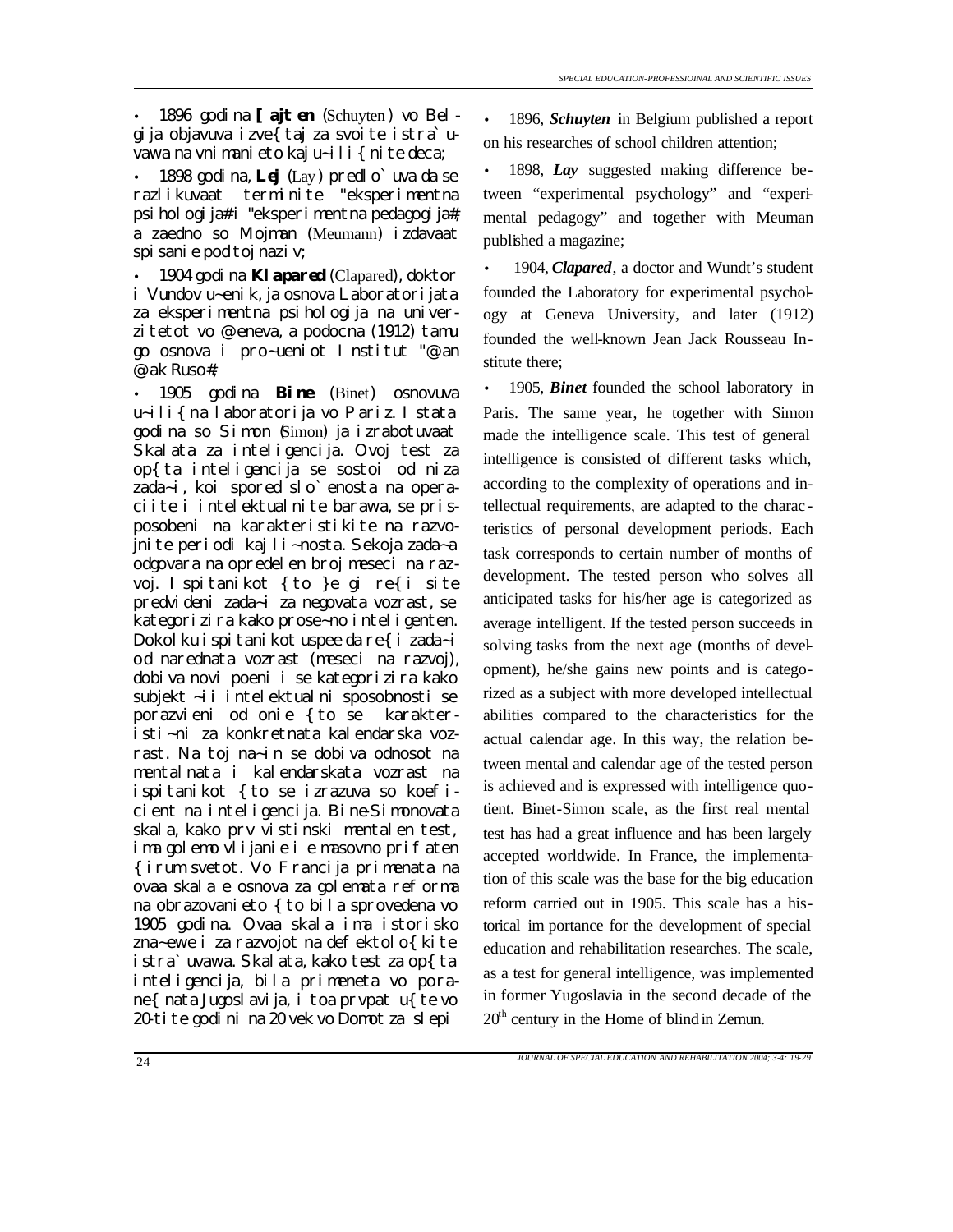vo Zemun, koga bila prevedena od ~e{ki jazik. Vo 30-tite godini na minatiot vek d-r Borislav Stevanovi} od Belgrad vr{i nejzina revizija, a povtorno e standardizirana vo 60-tite godini.

Vo ovoj period do 20 vek nemalo razviena mre`a od institucii za zgri`uvawe na licata so pre~ki vo razvojot. Toa ja ote`nuvalo istra`uva~kata rabota. Decata so posebni obrazovni potrebi vo najgolem del bile vospituvani doma, a op{testvenata gri`a za niv bila svedena na povremeno informirawe na javnosta kako da se postapuva so niv vo nivniot razvoj.

### *2. Period od 1900 do 1930 godina 2. Period 1900 – 1930*

Ovoj period go narekuvale "vrv# na empirijata. Prethodno spomenatite i drugi istra`uva~i po~nale mnogubrojni istra`uvawa. Se raboti na usovr{uvawe na instrumentite za mentalno testirawe. Se pravat modeli za vrednuvawe na nastavnite planovi i programi, se prou~uva transferot na ve`bawe itn. Vlijanie vrz razvojot na istra`uvawata vo defektologijata vr{i psihoanaliti~koto u~ewe na Frojd, bihejviorizmot na Votson i, pred sé, kognitivisti~kata teorija { to ja razviva @enevskata {kola (1918). Pija`e i negovite sorabotnici doa|aat do revolucionerni soznanija. Se javuva edno optimisti~no sfa}awe deka hendi kepi ranoto dete ne e hendikepirano na site podra~ja, odnosno deka so primena na soodvetni metodi toa mo`e postojano da napreduva i da gi razviva onie sposobnosti koi mo`e da se razvijat. Pritoa za negovata akceleracija e presudno da se respektiraat kriti~nite fazi vo razvojot i, vo to~no odredeni periodi, da se primenuvaat soodvetni vospitno-obrazovni postapki, pri {to intenzivno treba da bide anga`iran i samiot subjekt. Istra`uvawata vo ovoj period dovele do zna~ajni soznanija za toa kako se odviva "prirodniot# razvoj, a kakvi se otstapuvawata od normal ni ot proces na razvi vawe i sozrevawe.

Edna op{ ta karakteri sti ka na ovoj peri od

It was translated from Check language. In the third decade of the last century, Dr. Borislav Stevanovikj from Belgrade made linguistic review and was standardized again in the sixties.

During this period, up to the  $20<sup>th</sup>$  century, there was no developed network of institutions for care of people with developmental disabilities which made the research work difficult. The children with special needs education were educated at homes and the social care for them was reduced to periodical information of the public how to treat them throughout their development.

This period is called "the peak" of empiricism. The researchers previously mentioned and others started numerous researches. A lot of work was devoted to improving the instruments for mental testing, creating models for estimation of teaching curriculums and programs, studying the transfer of exercises and so on. The research development of special education and rehabilitation was influenced by Freud psycho-analytic teachings, Watson behaviorism and, above all, cognitive theory developed by the Geneva school (1918). Piaget and his associates came to revolutionary knowledge. An optimistic opinion occurred that the disabled children were not disabled in all spheres, i.e., with implementation of appropriate methods they could progress and develop their abilities. It is crucial to respect the critical phases of development for their acceleration and to implement appropriate upbringing and education procedures at certain periods with intensive engagement of subjects in question. The researches from that period led to significant knowledge about the "natural" development and what deviations from normal process of development and maturity were like.

The general characteristic of this period is research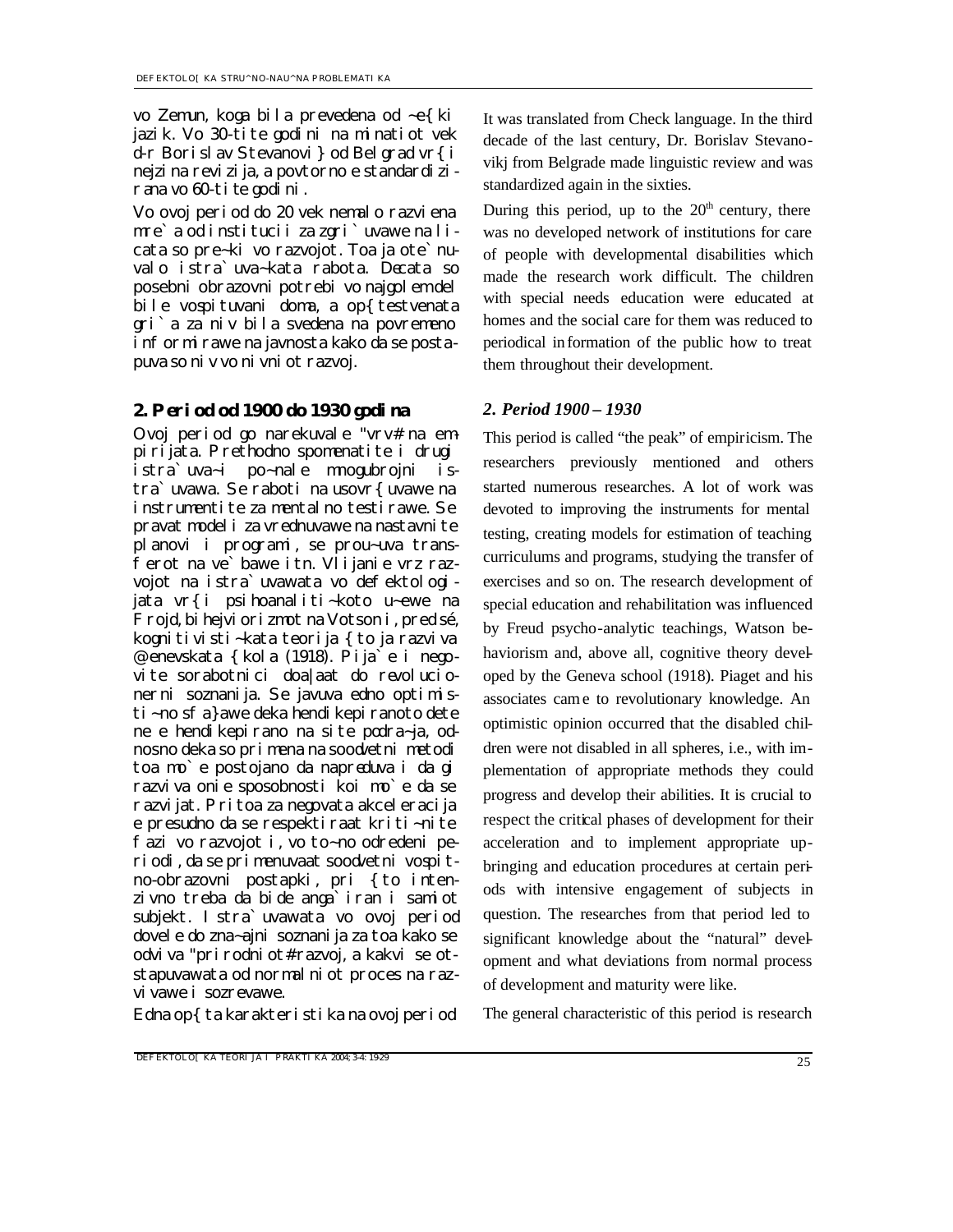e kvantitativnata orientiranost na istra- `uvawata. Primenata na statistikata treba da gi nadmine nedostatocite na formalizmot od minatoto i op{test venite istra`uvawa da gi napravi "nau~ni#, kako { to se onie vo prirodnite nauki.

# *3. Period od 1930 do 1960 godina 3. Period 1930 – 1960*

Ekonomskata kriza od 30-tite godini predizvikuva kriza i vo istra`uva~kata rabota poradi drasti~noto namaluvawe na sredstvata za istra`uvawe vo obrazovanieto. Vo Germanija, Italija i Japonija se ra|a fa{izmot, a vo Francija, [panija i drugi zemji se javuva socijalisti~koto dvi`ewe. Vo Vtorata svetska vojna i vo povoeni te godini povtorno bila onevozmo`ena kakva bilo pozna~ajna rabota na ovoj plan. Vo Sovetskiot sojuz vo 1936 godina "pedologijata# e zabraneta so dekret na Komunisti~kata partija i toa va`i sé dodeka e Stalin na vlast. Vo ovoj period vo Evropa poseriozni istra`uvawa se zabele`ani na @enevskata i Moskovskata {kola (Pija`e i Vigotski).

Pod vlijanie na psihoanaliti~arite me|u 1935 i 1945 godina po~nuvaat istra`uvawa za vlijanieto na iskustvoto od detstvoto vrz razvojot i vladeeweto na vozrasniot ~ovek. Na primer, vr{eni se istra`uvawa za posledicite od nedostig od maj~ina nega vo ranoto detstvo vrz podocne`niot razvoj na li~nosta, kako { to e odbivawe od doewe, `iveewe vo rastureni domovi, vo institucii bez roditeli i sl.

Vo SAD, Avstralija i [vedska, iako imalo podobri uslovi za rabota, nema nekoj zna~aen napredok vo pedago{ kite istra`uvawa. Glavno, se rabotelo za voeni celi ili za marketing potrebi. Me|u pozna- ~ajnite istra`uva~i od ova vreme mo`e da gi spomeneme Gilford i Ozborn. Tie rabotele vrz razvivawe tehniki za kreativno mislewe i testovi za kreativnost.

## *4. Period od 1960 do 1980 godina 4. Period 1960 – 1980*

Periodot od 1960 do 1980 godina mo`e da se The period 1960-1980 can be called "explosion" of

quantitative orientation. The implementation of statistics had to overcome the disadvantages of the formalism from the past and to make the social researches "scientific" as those from natural sciences.

The economic crisis from the 30s caused crisis in research work due to drastic decrease of funds for researches in education. The fascism was born in Germany, Italy and Japan and socialistic movement occurred in France, Spain and other countries. No significant research work was possible during the Second World War, as well as in the postwar period. In the Soviet Union the "pedology" was banned in 1936 with a decree by the Communist party during the Stalin regime. This period in Europe is characterized with more serious researches performed by Geneva and Moscow schools (Piaget and Vigotsky).

In the period from 1935 till 1945 researches about the influence from childhood experience over adult development and behavior started, influenced by the psycho-analytics. For example: the researches were made on the consequences from lack of mother's care in early childhood over person's later development, such as weaning, living in disorganized homes, parentless institutions and so on.

Although there were better working conditions in USA, Australia and Sweden, there was no significant progress of pedagogical researches. The researches mainly were for military or marketing purposes. Gilford and Osborn could be mentioned as more prominent researchers of that time since they worked on development of creative thinking techniques and creative tests.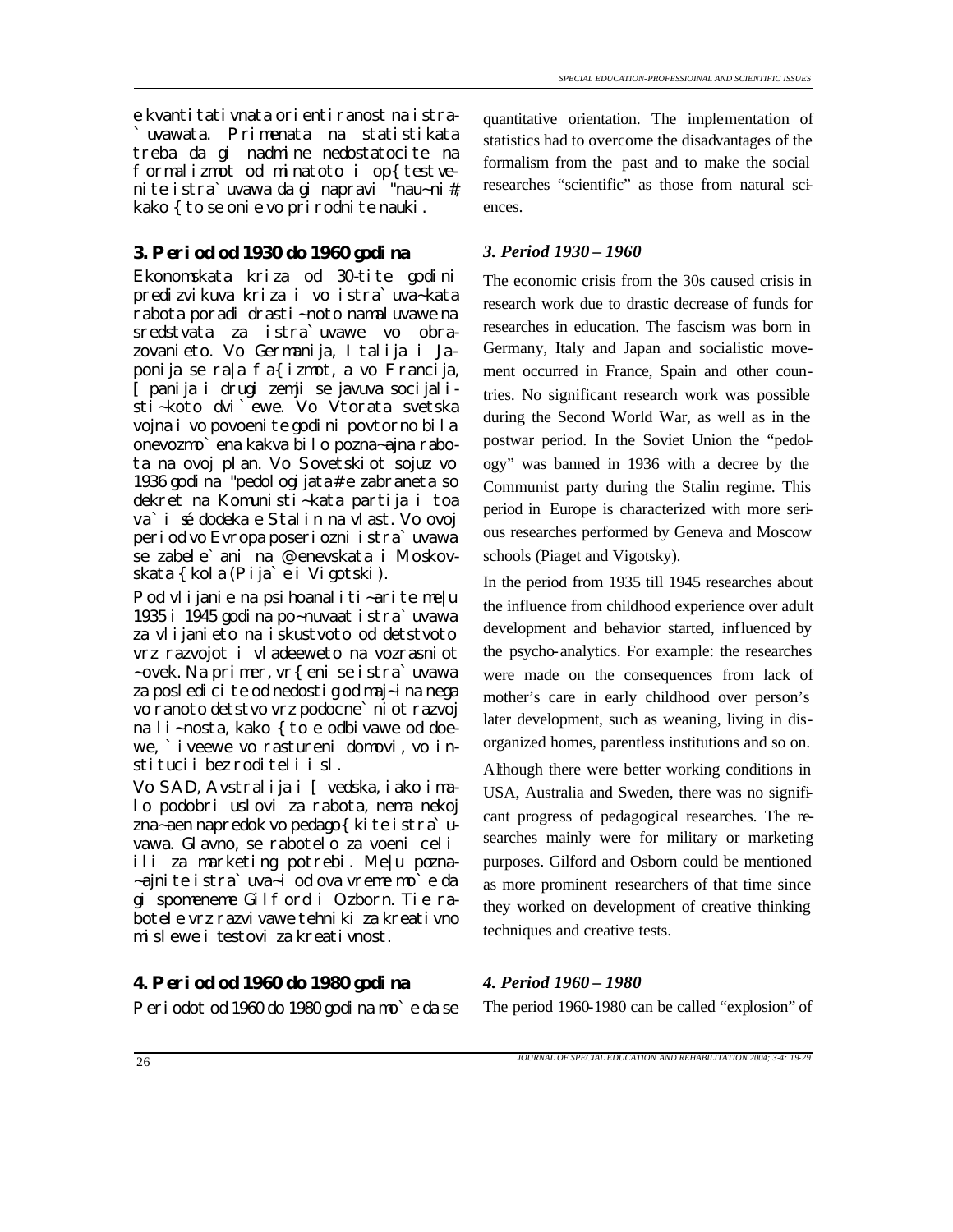nare~e period na "eksplozija# na naukata i nezapameten razvoj na istra`uvawata. Se prezemaat ogromni zafati i se vlo`uvaat golemi investicii vo obrazovanieto, osobeno vo SAD kade { to se nastojuva da se fati ~ekor so Sovetskiot sojuz, koj prv lansira satelit vo vselenata.

Intenzivnata nau~no-istra`uva~ka rabota vo ovoj period doveduva do novi soznanija za karakteristikite i etapite na psihofizi~kiot razvoj na li~nosta. Na primer, Bruner uka<sup>'</sup>uva na golemite kognitivni potencijali vo ranata vozrast i vo na~inite za nivno koristewe. Pove}emina istra`uva~i (MekViker Hant, Blum i dr.) ja prou~uvaat inteligencijata i gi razbivaat dotoga{nite zabludi vo vrska so mentalnite sposobnosti na ~ovekot. Slakin gi utvrduva "periodite na osetlivost# kaj deteto. Erikson zboruva za ramnote`a na telesnite, mentalnite i socijalnite vlijanija itn.

Vo 60-tite godini zakonski se regulira obrazovanieto na decata so pre~ki vo razvojot, pri { to i za niv stanuva obvrzno osnovnoto obrazovanie. Vo relacija so ova, sé pove}e se aktuelizira dvi`eweto za integracija na decata so pre~ki vo razvojot vo redovniot sistem na obrazovanie. Ova zalagawe osobeno e zastapeno vo SAD, [vedska i drugite razvieni zemji. Za taa cel se inicirani timski istra`uvawa od interdisciplinaren karakter koi treba da gi ispitaat prednostite na integracijata na decata so pre~ki vo razvojot vo sistemot na redovno { kol uvawe.

Defektolo{ kite istra`uvawa intenzivno se razvivaat i vo pravec na otkrivawe i identifikacija na decata so pre~ki vo razvojot, kako i razrabotuvawe na metodite, tehnikite i instrumentite za dijagnosticirawe na aktuelnoto nivo na razvoj na deteto. Defektolo{ kite fakulteti i instituci i te za specijal na edukacija rabotat vrz unapreduvawe na modelite za rabota so decata so posebni obrazovni potrebi i soglasno so toa, tie razvivaat i na- ~ini za nivno eksperimentno vrednuvawe.

the science and unprecedented research development. Enormous investments and activities in education were undertaken, especially in USA with tendency to keep up the pace with the Soviet Union's first satellite launching.

The intensive scientific and research work led to new knowledge on the characteristics and phases of person's psycho-physical development. For example: Brunner indicated great cognitive potentials of early age and ways of their use, more researchers (MacWicker Hunt, Blum and others) studied the intelligence and changed the previous errors related to human mental abilities, Slackin established the child's "periods of sensitivity", Erickson talked about the balance of physical, mental and social influences and so on.

In the 60s, the education of children with developmental disabilities was legally regulated and the primary education became compulsory for them. In compliance with this, the movement for integration of children with developmental disabilities in formal educational system became more current. This tendency is significantly present in USA, Sweden and other developed countries. That initiated interdisciplinary team researches in order to examine the advantages of integration of children with developmental disabilities in the system of formal education.

Special education and rehabilitation researches intensively developed both in discovering and identifying children with developmental disabilities, as well as working out the methods, techniques and instruments for diagnosing current level of child's development. Special education and rehabilitation faculties and institutions develop he models of work with children special needs educatin and ac cording to this they develop approaches for their experimental evaluation.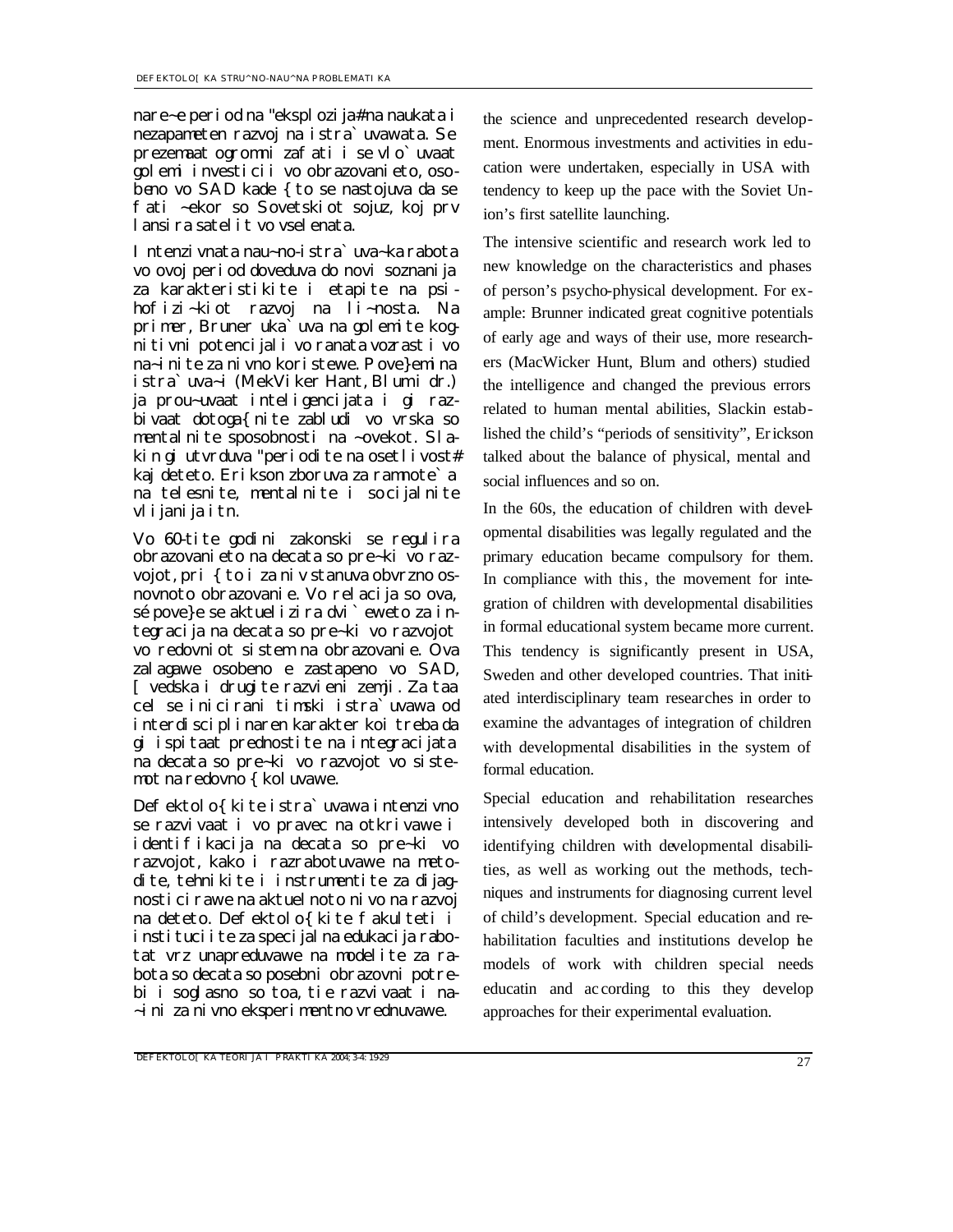Op{ta tendencija na istra`uvawata vo ovoj period e dominacijata na pozitivisti~kiot i nomoteti~kiot pristap. Vo najgolemiot broj slu~ai se koristi kvantitativnata metodologija i tehnikite za testirawe, sistematsko nabquduvawe, anketirawe. Se razvivaat novi poslo`eni statisti~ki postapki. A pojavata na kompjuterite i nivnata masovna primena vo istra- `uvawata ja olesnuva nivnata primena i obrabotkata na podatoci te.

Sepak, neopozitivisti~kiot pristap i preteranata kvantifikacija na istra`uvawata naskoro doveduva do reakcija. Dominacijata na eksperimentniot i analiti~ kiot pristap po~nuva da gi osiroma{uva op{testvenite istra`uvawa, bidej}i ne mo`e da gi zeme vo vid slo`enite aspekti na ~ovekovoto odnesuvawa i nivnata uslovenost od sredinata. Sé pove}e se zagovara kvalitativen, celovit, hermeneuti~ki pristap, zasnovan vrz razbirawe, a ne vrz tol kuvawe, a koj, pokraj drugoto, }e ja prou~uva i problematikata na individuata (poedinecot) ili poedinata grupa.

### *5. Period od 1980 godina do denes 5. Period from 1980 till now*

Kvantitativnite istra`uvawa od minatiot period prodol`uvaat da se primenuvaat i natamu, no ne so tolkav obem i intenzitet. Od 80-tite godini sé pozastapen stanuva **kvalitativniot** pristap. Te`i{ teto na defektolo{kite istra`uvawa se pomestuva. i, namesto dijagnosticirawe, se odi kon otkrivawe na na~inite so koi mo`e da se presretnat potrebite na licata so pre~ki vo razvojot. Vo Britanija od 1981 godina donesen e akt za ovaa populacija da se narekuva "lica so specijalni obrazovni potrebi#.

Metodolozite vo svetot sé pove}e gi istaknuvaat prednostite na kvalitativnite istra`uvawa, osobeno koga se ima predvid specifi~nosta na populacijata {to se prou~uva vo ramkite na defektologijata; populacija koja e pomalubrojna, pote{ko dostapna i heterogena.

The general tendency of this period research is domination of positivistic and nomotetic approach. In most cases quantitative methodology and techniques for testing, systematic observation, questionaires are used. More complex statistical procedures have developed. Computers and their mass implementation in research alleviate their use and data processing.

However, the neo-positivistic approach and exaggerated quantification of researches soon provoked reaction. Domination of the experimental and analytic approach started to impoverish social researches because it could not take into consideration numerous and complex aspects of human behavior and how the environment influenc ed them. Qualitative, complete, hermeneutic approach, based on understanding but not on interpretation, which at the same time studied the problems of individuals, single person and single group, was recommended.

The quantitative researches from the past period continued to be implemented but not with such volume and intensity. From the 80s the **qualitative**  approach has become more present. The focus of special education and rehabilitation researches has moved and instead of diagnosing, it has been directed towards discovering ways for meeting the needs of people with developmental disabilities. In Britain, in 1981 an act was brought and this population was called people with special education needs.

The methodologists worldwide have pointed out the advantages of qualitative researches, especially when the specifics of studied population in the framework of special education and rehabilitation is taken into consideration; the population that is limited, not so much assessable and heterogeneous.